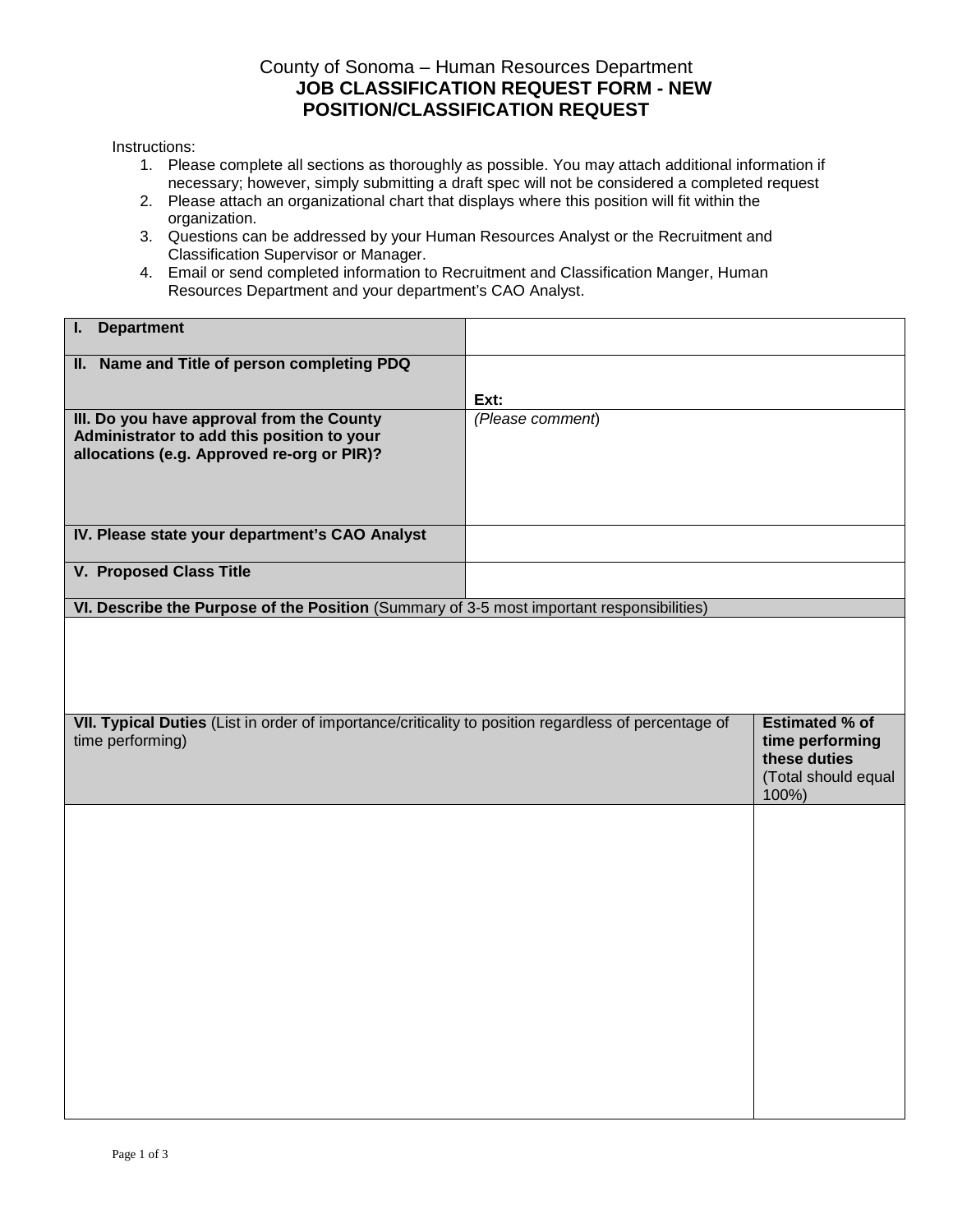| processes, laws, legislation, etc.)<br>1.<br>2.<br>3.<br>4.                                                                                                                                                                                                                                                |          |      | VIII. List, in order of importance, the knowledge and skills required upon entry to the<br>position to be able to minimally perform the position (principles, practices, subjects, rules,                                               | Identify the level of<br>knowledge needed:<br>C - Considerable<br>(expert)<br>W - Working<br>Knowledge<br>(journey)<br>S - Some<br>Knowledge<br>(entry/familiarity)<br>S<br>С<br>W<br>C<br>W<br>$\mathbb S$<br>$\overline{s}$<br>C<br>W<br>$\overline{s}$<br>C<br>W |
|------------------------------------------------------------------------------------------------------------------------------------------------------------------------------------------------------------------------------------------------------------------------------------------------------------|----------|------|-----------------------------------------------------------------------------------------------------------------------------------------------------------------------------------------------------------------------------------------|---------------------------------------------------------------------------------------------------------------------------------------------------------------------------------------------------------------------------------------------------------------------|
| 5.<br>6.                                                                                                                                                                                                                                                                                                   |          |      |                                                                                                                                                                                                                                         | $\overline{s}$<br>C<br>W<br>$\overline{s}$<br>C<br>W                                                                                                                                                                                                                |
| 7.                                                                                                                                                                                                                                                                                                         |          |      |                                                                                                                                                                                                                                         | $\overline{s}$<br>C<br>W                                                                                                                                                                                                                                            |
| 8.<br>9.                                                                                                                                                                                                                                                                                                   |          |      |                                                                                                                                                                                                                                         | $\overline{s}$<br>C<br>W<br>$\overline{s}$<br>C<br>W                                                                                                                                                                                                                |
| 10.                                                                                                                                                                                                                                                                                                        |          |      |                                                                                                                                                                                                                                         | $\overline{\text{C}}$<br>$\overline{\mathsf{W}}$<br>$\overline{s}$                                                                                                                                                                                                  |
|                                                                                                                                                                                                                                                                                                            |          |      | List, in order of importance, the abilities required upon entry to the position to be able to minimally perform the<br>position (use modern office equipment and software, work well with, lead and direct staff, meet deadlines, etc.) |                                                                                                                                                                                                                                                                     |
| 1.                                                                                                                                                                                                                                                                                                         |          |      |                                                                                                                                                                                                                                         |                                                                                                                                                                                                                                                                     |
| 2.<br>3.                                                                                                                                                                                                                                                                                                   |          |      |                                                                                                                                                                                                                                         |                                                                                                                                                                                                                                                                     |
| 4.                                                                                                                                                                                                                                                                                                         |          |      |                                                                                                                                                                                                                                         |                                                                                                                                                                                                                                                                     |
| 5.                                                                                                                                                                                                                                                                                                         |          |      |                                                                                                                                                                                                                                         |                                                                                                                                                                                                                                                                     |
| 6.<br>7.                                                                                                                                                                                                                                                                                                   |          |      |                                                                                                                                                                                                                                         |                                                                                                                                                                                                                                                                     |
| 8.                                                                                                                                                                                                                                                                                                         |          |      |                                                                                                                                                                                                                                         |                                                                                                                                                                                                                                                                     |
| 9.                                                                                                                                                                                                                                                                                                         |          |      |                                                                                                                                                                                                                                         |                                                                                                                                                                                                                                                                     |
| 10.<br>VX. Education/Training/Certifications (List what areas of study/college coursework and approximate units, and/or<br>degrees, special trainings, licenses, certifications, specific coursework, etc., would a candidate have completed in order<br>to perform the position).                         |          |      |                                                                                                                                                                                                                                         |                                                                                                                                                                                                                                                                     |
|                                                                                                                                                                                                                                                                                                            |          |      |                                                                                                                                                                                                                                         |                                                                                                                                                                                                                                                                     |
| X. Lead/Supervision (complete if position will lead or supervise)<br>Lead: Review work, lead projects, assign work, "go to person" for questions, provide feedback for performance reviews<br>Supervisor: Approve work, responsible for performance and write reviews, authority to hire, discipline, etc. |          |      |                                                                                                                                                                                                                                         |                                                                                                                                                                                                                                                                     |
| <b>Number of Employees:</b>                                                                                                                                                                                                                                                                                |          |      |                                                                                                                                                                                                                                         |                                                                                                                                                                                                                                                                     |
| Supervise<br><b>Direct</b>                                                                                                                                                                                                                                                                                 | Indirect | Lead | Class Title(s)                                                                                                                                                                                                                          |                                                                                                                                                                                                                                                                     |
|                                                                                                                                                                                                                                                                                                            |          |      |                                                                                                                                                                                                                                         |                                                                                                                                                                                                                                                                     |
|                                                                                                                                                                                                                                                                                                            |          |      |                                                                                                                                                                                                                                         |                                                                                                                                                                                                                                                                     |
|                                                                                                                                                                                                                                                                                                            |          |      |                                                                                                                                                                                                                                         |                                                                                                                                                                                                                                                                     |
|                                                                                                                                                                                                                                                                                                            |          |      |                                                                                                                                                                                                                                         |                                                                                                                                                                                                                                                                     |
|                                                                                                                                                                                                                                                                                                            |          |      | XI. How will this person receive his/her work instructions?                                                                                                                                                                             |                                                                                                                                                                                                                                                                     |
|                                                                                                                                                                                                                                                                                                            |          |      |                                                                                                                                                                                                                                         |                                                                                                                                                                                                                                                                     |